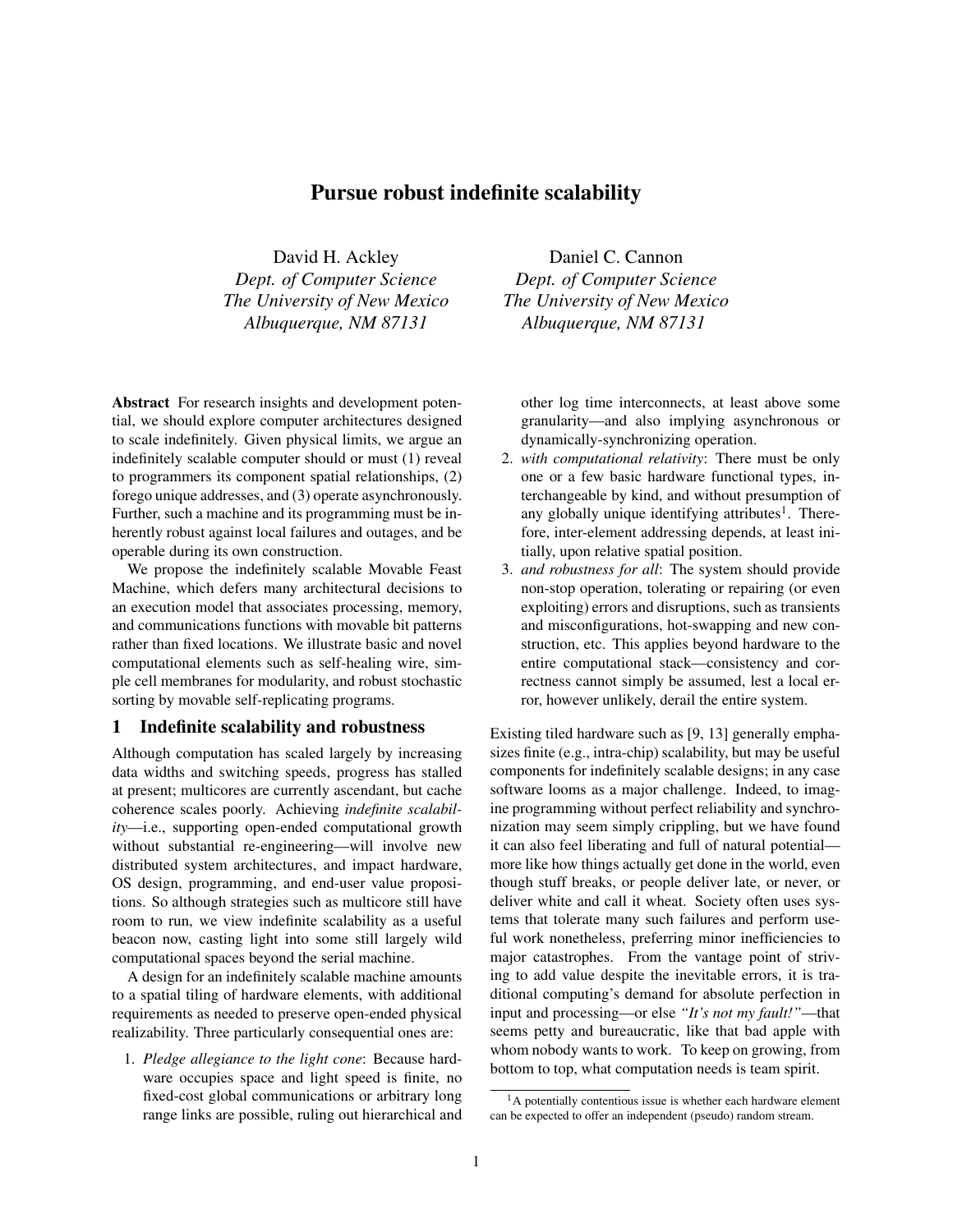1.1 Prefer expressiveness to parsimony. Implementations of *cellular automata* (CA) [3, 11]—one of the earliest extensively studied computational models—can satisfy many of our architectural criteria, so long as their physical form (as chips or wafers or boards, etc.) is indefinitely tileable. CA are obviously spatialized, communicate only locally, and processing nodes are completely fungible and relative-addressed. Although many CA models are globally synchronized, there are also numerous varieties of *asynchronous cellular automata* (ACA) [5, 8] that are indefinitely scalable as we use the term, and our model has much in common with them. Some grid rewriting systems such as [2] are also related.

CA research has often emphasized theoretical goals such as seeking minimal mechanisms for various computational primitives and properties such as universality; the CAM-6 and CAM-8 machines [11, 10], as custom hardware for cellular automata, are notable exceptions. Although the latter machine especially was extensively configurable, its fundamental update step still amounted to a globally synchronized  $2^{16}$  entry table lookup; in that sense these machines implemented fairly conventional synchronous cellular automata with a semantic model roughly at the level of boolean algebra.

Our idea is to expose indefinitely scalable computational power to programmers using reinvented and restricted—but still recognizable—concepts of sequential code, integer arithmetic, pointers, and user-defined classes and objects. Within the space of indefinitely scalable designs, consequently, we prioritize programmability and software engineering concerns well ahead of either theoretical parsimony or maximally efficient or flexible tile hardware design.

Our strategy is to entice smart people to play with programming robust, indefinitely scalable computations by lowering barriers to entry, and as idioms, motifs, and best practices emerge from such explorations, we believe opportunities for wise optimization will arise.

1.2 Embrace biological parallelism. Natural biological systems have inspired many computational ideas, such as evolution for optimization [4] and using diversity for robustness [1]. One inherently biological strategy is *opportunistic reproduction for parallelism and robustness*: If resources are available, a bigger school of fish not only eats faster, but is also harder to wipe out. Unfortunately, to date this idea has entered computation most prominently via computer viruses and other malware perhaps because if a person owns a serial processor and a single pipe, a program can gain cycles and bandwidth only if it reproduces onto somebody else's hardware.

We seek to rehabilitate and benefit from opportunistic reproduction, embodying it in systems with large potential parallelism, perhaps involving FPGA-ish devices or a FAWN-style [12] microcontroller array. Connected sets of lookup tables or other processing elements might cooperate, or compete, to copy their configurations into nearby available real estate. The vision is of *populations* of programs in a robust ecology that equilibrates under stable resources and workloads, but also both rides out local resource shortages and exploits new availabilities. Note that alongside opportunistic reproduction, *movability* is important for effective parallelism—e.g., it's easier to route I/O to an offspring that's moved away from its parent. Section 3.4 offers a demonstration.

#### 2 The Movable Feast Machine

Figure 1 provides an architectural overview of a *Movable Feast Machine* (MFM), the indefinitely scalable computational model we are exploring. The MFM generalizes readily in several directions; here for concreteness we include parameter values of our current system in small font and set off by '{}'s, but note the demonstrations in Section 3 ran on a simulator; our first indefinitely scalable implementation, based on *Illuminato X Machina* [6] boards, is in progress.

Starting with hardware in the lower left of Figure 1, we envision an open-ended {2D} grid of *tiles*, each of which contains {1, 72MHz} processor(s), {32KB} volatile and {512KB} non-volatile memories, and {1Mbps} point-topoint links to each of its {4} nearest neighbor tiles. Each tile maintains an array of {48x48} *sites* in volatile memory; each site can hold one fixed-width {64 bit} *atom*. An atom, in turn, contains a {16 bit} header that specifies the interpretation of the other bits, as *element* type number, inter-atomic *bond* coordinates, and/or instance *data*.

In object-oriented terms, an atom is akin to a small, fixed-size object instance, linked by its type number to a class-like *element definition* (pseudocode only in Figure 1) containing an update method that defines the behavior of atoms of that element. A *bond* is a distancelimited and symmetric form of pointer, implemented by self-is-origin relative coordinate addressing, and offered in two{`1, 'city block'}distance-limited forms—*long bonds*  $\{\ell_1(long) \leq 4\}$  and *short bonds*  $\{\ell_1(short) \leq 2\}$ —to trade atomic bit costs against addressing range. Finally, a set of element definitions and initial conditions—a *physics* or 'periodic table'—is compiled into non-volatile tile memory, and propagated tile to tile via out of band signals with respect to the atomic processing level.

2.1 Serve small bowls of serial. Computation in the MFM is based on *event windows*, each of which consists of a *center site* and its  $\{\ell_1(radius) = 4\}$  nearest neighbors, exclusively held for the event duration (Figure 2). Center sites are selected in a hardware-dependent but starvation-free manner, and an indefinite number of nonoverlapping windows may occur in parallel. In an event, the appropriate element update method is invoked on the *active atom* in the center site. If the center site is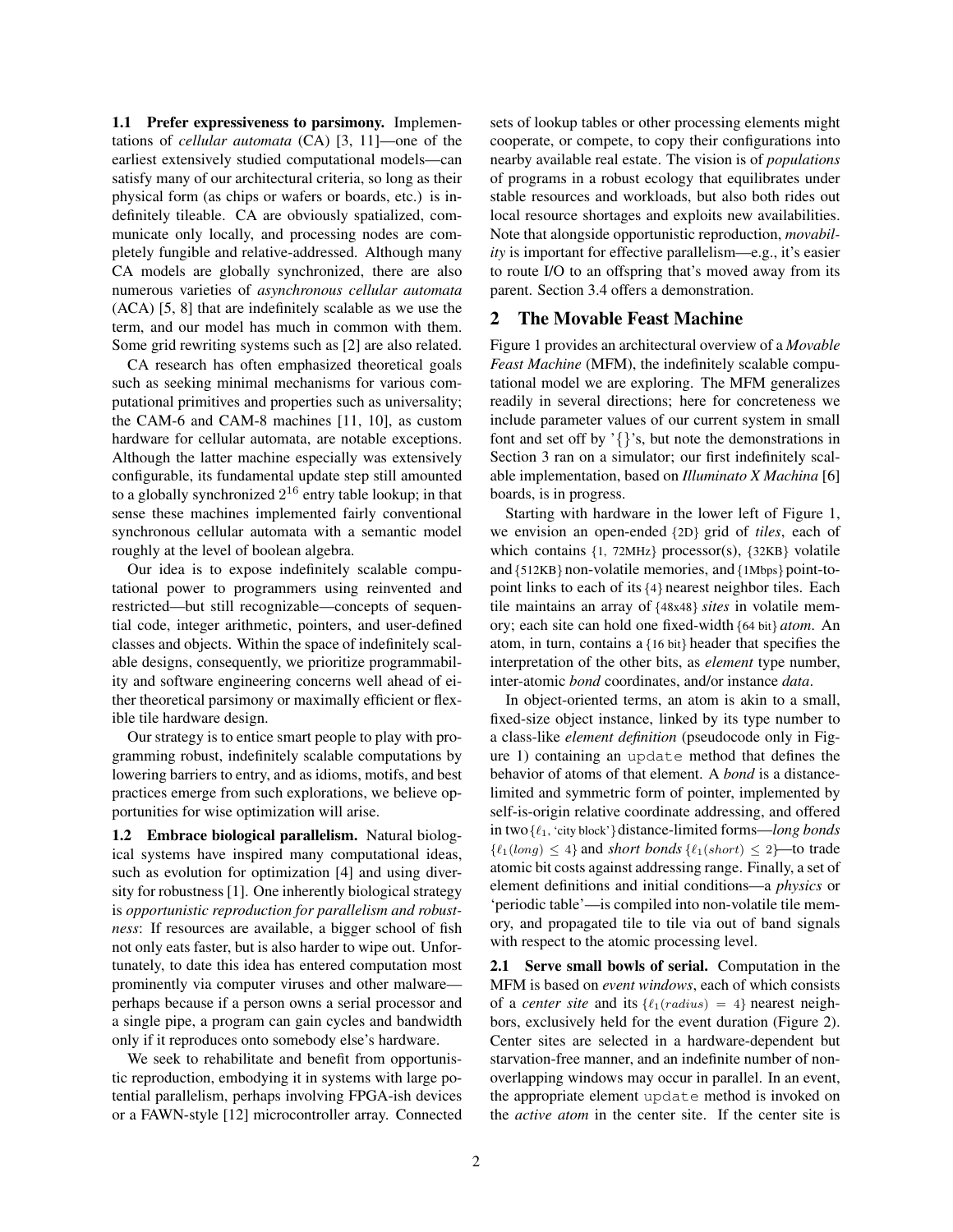

Figure 1: Architectural overview. See text for details.



Figure 2: Event window generation. See text for details.

non-empty after the update, by default its atom is then *diffused*, which potentially moves it to a random{von Neumann,  $\ell_1 = 1$ } neighborhood site, if that is possible without violating any constraints such as overextending a bond.

Although programming MFM element update rules is rather less obvious than classical serial programming, it is also much more intuitive than composing typical CA rule tables, primarily because execution is serial and effectively single-threaded within an update method invocation, during which the event window acts like passive memory. The corresponding challenges are that an update invocation cannot access any persistent state outside the event window or assume anything about event window contents between invocations.

2.2 Hardware performance. MFM hardware fills space-time with as many events as it can, handling intertile communications for locking and caching sites to avoid overlapping event windows and maintain sequential site consistency, so all effects of a prior event are seen by involved sites before relocking. Perhaps the most obvious performance metric for an MFM implementation is 'events per site per second', or equivalently *events* *per site-second* (EPSS). Peak EPSS would typically occur when all sites are empty, and would likely be just as misleading but ubiquitous as peak MIPS; better would be average EPSS with respect to some benchmark computation. EPSS is intended to measure not absolute power, but *computational density*, as the number of sites grows without bound. So, strictly speaking, any MFM implementation that is limited to a bounded number of sites such as a serial simulator, for example—fails to have an EPSS. For present purposes, to draw a line in the sand, we will be happy if our first hardware implementation can achieve an average EPSS of 1 on DReg physics (Section 3.1, below).

### 3 Prototypes and results

Here we have space for a few tastes of the mechanisms and techniques we are exploring; the interested reader is invited to the MFM website [7] to find more depth, videos, and other examples ranging from a movable NAND gate to a simple stack machine interpreter.

3.1 Robust homeostasis. Long-lived systems that adapt or are maintained risk losing their robustness over time, either accidentally or for short-term efficiency gains, during those periods when failures *don't* happen. To fight that, a system can be structured to *challenge itself* with 'artifical failures' that exercise its robustness features. We have explored this approach using a simple 'Dynamic Regulator' (DReg) element, which usually just diffuses, but probabilistically may delete an atom in a nearby site, or create a new 'resource' atom (element Res), or another DReg, in an nearby empty site. Given time, a single DReg fills MFM space with a churning mixture of DReg, Res, and empty sites in roughly fixed proportions depending on the probabilities.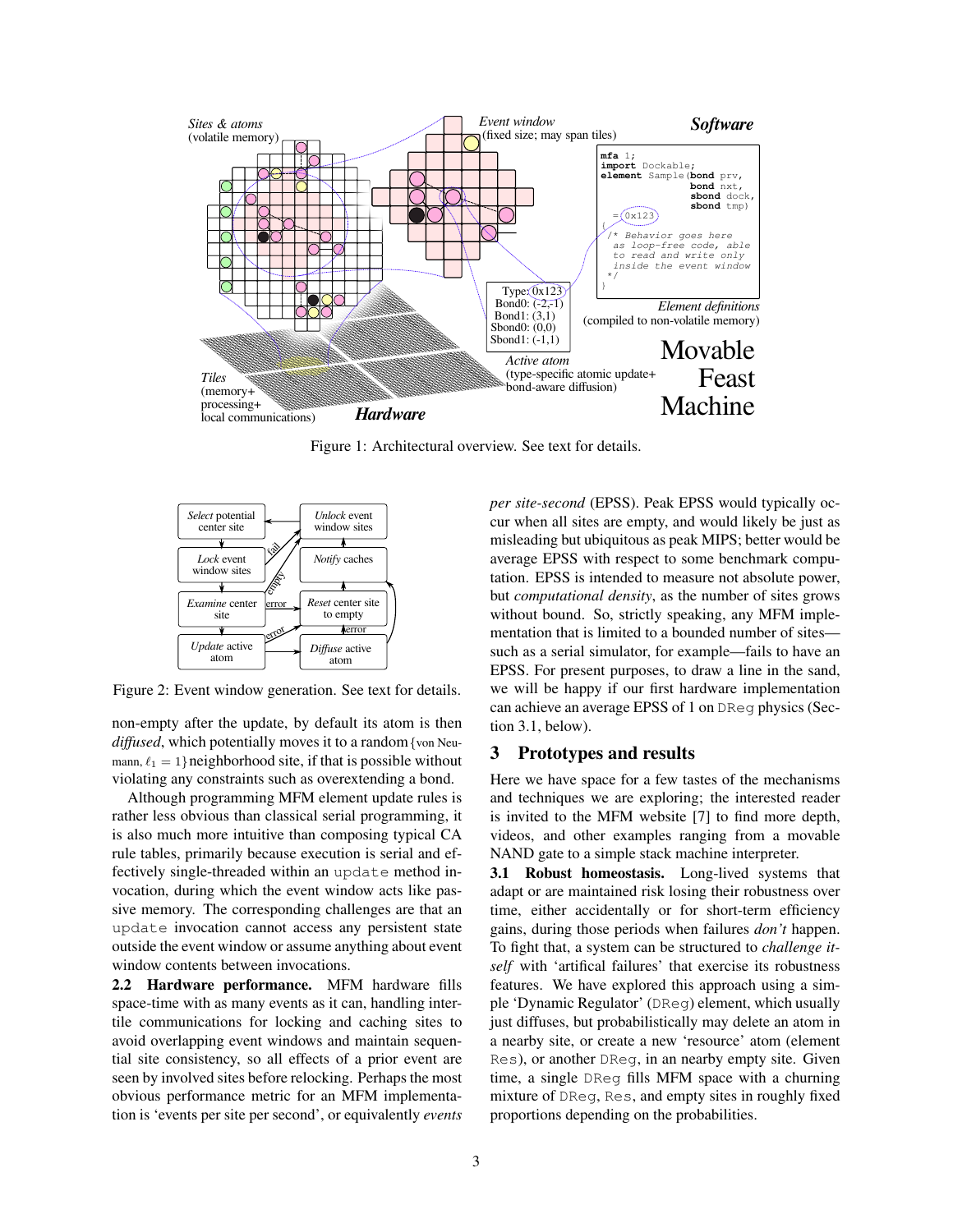Structures sharing space with DReg must thus recover from arbitrary atom deletions, by repair and/or reproduction and death. Although uncontrolled reproduction would amount to cancer, if components are designed to reproduce only by transmuting existing Res atoms, then this DReg homeostatic mechanism will regulate their density as well. Section 3.4 illustrates this technique.

3.2 Self-healing wire. In the MFM, direct communication is possible only between atoms separated by no more than one event window radius. While two atoms can remain close using a bond, locality is a precious resource, and compositionality is facilitated by mechanisms for longer range interactions.

Figure 3 illustrates Self-Healing Wire (SHW), a construct based on four elements—Wire, Transmitter, Receiver, and Message—that provides an extendedrange, bidirectional communication channel with redundancy and repair for improved robustness. If a Wire bond or atom fails, adjacent atoms attempt to reconstruct it from the information encoded by the remaining bonds.



Figure 3: Logical bond structure of self-healing wire: Wire atoms *(unlabeled)* linked by a short bond backbone, with redundant long bonds for data transport (arrows indicate data flows; all bonds are symmetric), transmit (T) and receive (R) terminals. See also Figure 5.

Each Message atom holds an arbitrary 32 bit payload. To send a Message, it is long-bonded to a Transmitter atom's 'docking' bond. Then, when diffusion brings the Message within long bond range of the next forward  $W \text{ is a atom}$ , and that has an empty dock, the Message rebonds to it, and continues in that manner until it arrives at a Receiver which handles it in a problem-dependent way (see Figure 5 and videos at [7]).

Figure 4 illustrates the robustness gain provided by the SHW design, compared to a single-linked chain, and to a doubly-linked chain that does not heal.

3.3 Cell membranes. In biology, the cell wall—a 'selectively permeable spatial divider'—is crucial for modularity. Making a movable 'cell membrane' in the MFM is a bit of a challenge because, in general, the same empty sites that give membrane atoms enough room to move at all can be used by other atoms to move through the membrane. We are handling this via a notion of *bond exclusion*, flagged by a 'BX' bit in the atomic header. While update methods may do what they wish, the diffusion step in Figure 2 restricts the destination sites (in a regrettably complex way) when BX atoms are encountered.

With a bonded ring of appropriate BX-enabled atoms, we create a membrane that is impermeable to diffusion



Figure 4: Robustness of SHW compared to singly-linked and doubly-linked, but non-healing, wire. (SHW exceeded testing time limits at lower failure rates.)



Figure 5: Two cells exchanging messages via SHW.

and can function as a container for a computation. In Figure 5, additional physics on the membrane atoms and on SHW Receiver allow cell membranes to bond to SHW ends for tasks like point-to-point communications, multistage computations, cell routers, and so forth.

3.4 Robust sorting via programmed replication. A final example, which we call *demon horde sort*, demonstrates multiple robustness mechanisms—including opportunistic reproduction (Section 1.2) and dynamic regulation (Section 3.1)—while sorting an endless stream of Datum atoms, each carrying a 32 bit number. A bounded region of 128x64 sites is used, with a self-regenerating column of Input atoms on the right edge, which emit random-valued Datums, and an analogous column of Outputs that consume them, on the left. A 'horde' of Sorter atoms fills the region, each moving Datums right-to-left into empty sites—and also up or down based on the comparison of each Datum's value to the value of the previous Datum moved by that Sorter.

DReg is also loose on the grid, making Res and destroying atoms (even sometimes a Datum, costing a data point), so the horde must replenish itself. To do that in a somewhat general way, we developed a movable program + interpreter mechanism. We pack a sequence of four-bit opcodes into 'base chain' (BC) atoms linked together into an oriented strand. Each BC atom carries four opcodes, and sports an extra 'docking' bond usable by a simple processing element we call 'base chain interpreter' (BCI). When a BCI encounters an open BC molecule head end, it docks on and begins working its